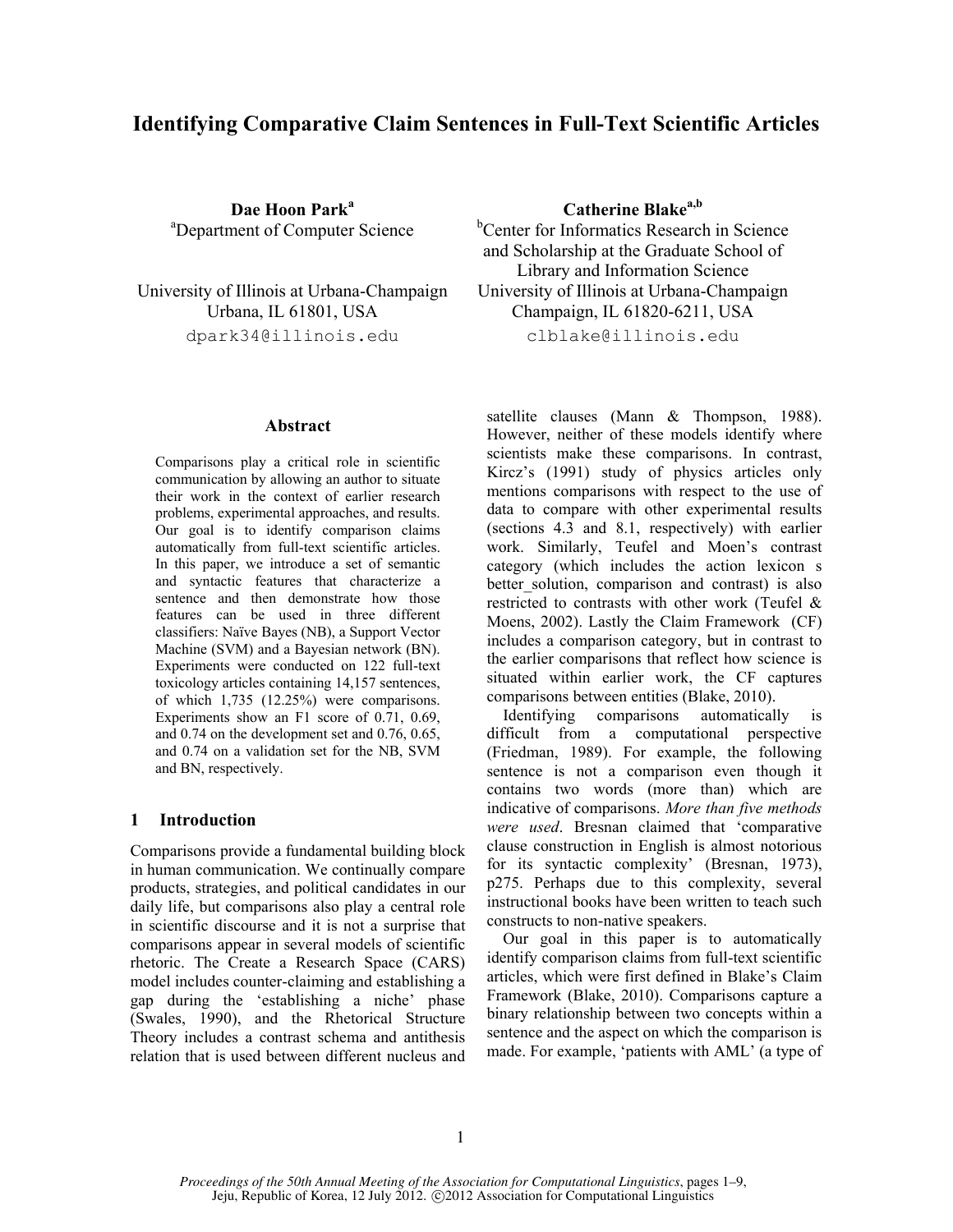leukemia) and "normal controls" are being compared in the following sentence, and the aspect on which the comparison is made is "the plasma concentration of nm23-H1". *The plasma concentration of nm23-H1 was higher in patients with AML than in normal controls (P = .0001).* In this paper, we focus on identifying comparison sentences and leave extraction of the two concepts and the aspect on which the comparison is made as future work. Similar to earlier comparison sentences in biomedicine, we consider the sentence as the unit of analysis (Fiszman, et al, 2007).

 To achieve this goal, we cast the problem as a classification activity and defined both semantic and syntactic features that are indicative of comparisons based on comparison sentences that were kindly provided by Fiszman (2007) and Blake (2010). With the features in place, we conducted experiments using the Naïve Bayes (NB) and Support Vector Machine (SVM) classifiers, which both work well on text. We then introduce a Bayesian Network (BN) that removes some of the independence assumptions made in NB model. The subsequent evaluation considers more than 1,735 comparison claim sentences that were identified in 122 full text toxicology articles.

 Although automatically detecting comparison sentences in full-text articles is challenging, we believe that the information conveyed from such sentences will provide a powerful new way to organize scientific findings. For example, a student or researcher could enter a concept of interest and the system would provide all the comparisons that had been made. Such a system would advance our general knowledge of information organization by revealing what concepts *can* be compared. Such a strategy could also be used for query expansion in information retrieval, and comparisons have already been used for question answering (Ballard, 1989).

# **2 Related Work**

Comparisons play an important role in models of scientific discourse (see Introduction), because authors can compare research hypotheses, data collection methods, subject groups, and findings. Comparisons are similar to the antithesis in the CARS model (Swales, 1990), the contrast schema in RST (Mann & Thompson, 1988) and in (Teufel

& Moens, 2002) and the comparisons category of the CF model (Blake, 2010).

 From a computational linguistic perspective, Bresnan (1973) described the comparative clause construction in English as "almost notorious for its syntactic complexity'. Friedman (1989) also pointed out that comparative structure is very difficult to process by computer since comparison can occur in a variety of forms pervasively throughout the grammar and can occur almost anywhere in a sentence. In contrast to the syntax description of comparison sentences, Staab and Hahn (1997) provided a description logic representation of comparative sentences. Each of these linguists studied the construction of comparative sentence, but did not distinguish comparatives from non-comparative sentences.

 Beyond the linguistic community, Jindal and Liu (2006) have explored comparisons between products and proposed a comparative sentence mining method based on sequential rule mining with words and the neighboring words' Part-of-Speech tags. The sequential rules are then used as features in machine learning algorithms. They report that their method achieved a precision of 79% and a recall of 81% on their data set. We too frame the problem as a classification activity, but Jindal and Liu use Part-of-Speech tags and indicator words as features while we use a dependency tree representation to capture sentence features. We also constructed a Bayesian Network to remove the independence assumption of Naïve Bayes classifier. The comparison definition used here also reflects the work of Jindal and Liu (2006).

 The work on product review comparisons was subsequently extended to identify the preferred product; for example, camera X would be extracted from the sentence "*the picture quality of Camera X is better than that of Camera Y."* (Ganapathibhotla and Liu, 2008). Features used for this subsequent work included a comparative word, compared features, compared entities, and a comparison type. Most recently, Xu et al. (2011) explored comparative opinion mining using Conditional Random Fields (CRF) to identify different types of comparison relations where two product names must be present in a sentence. They report that their approach achieved a higher F1 score than the Jindal and Liu"s method on mobile phone review data.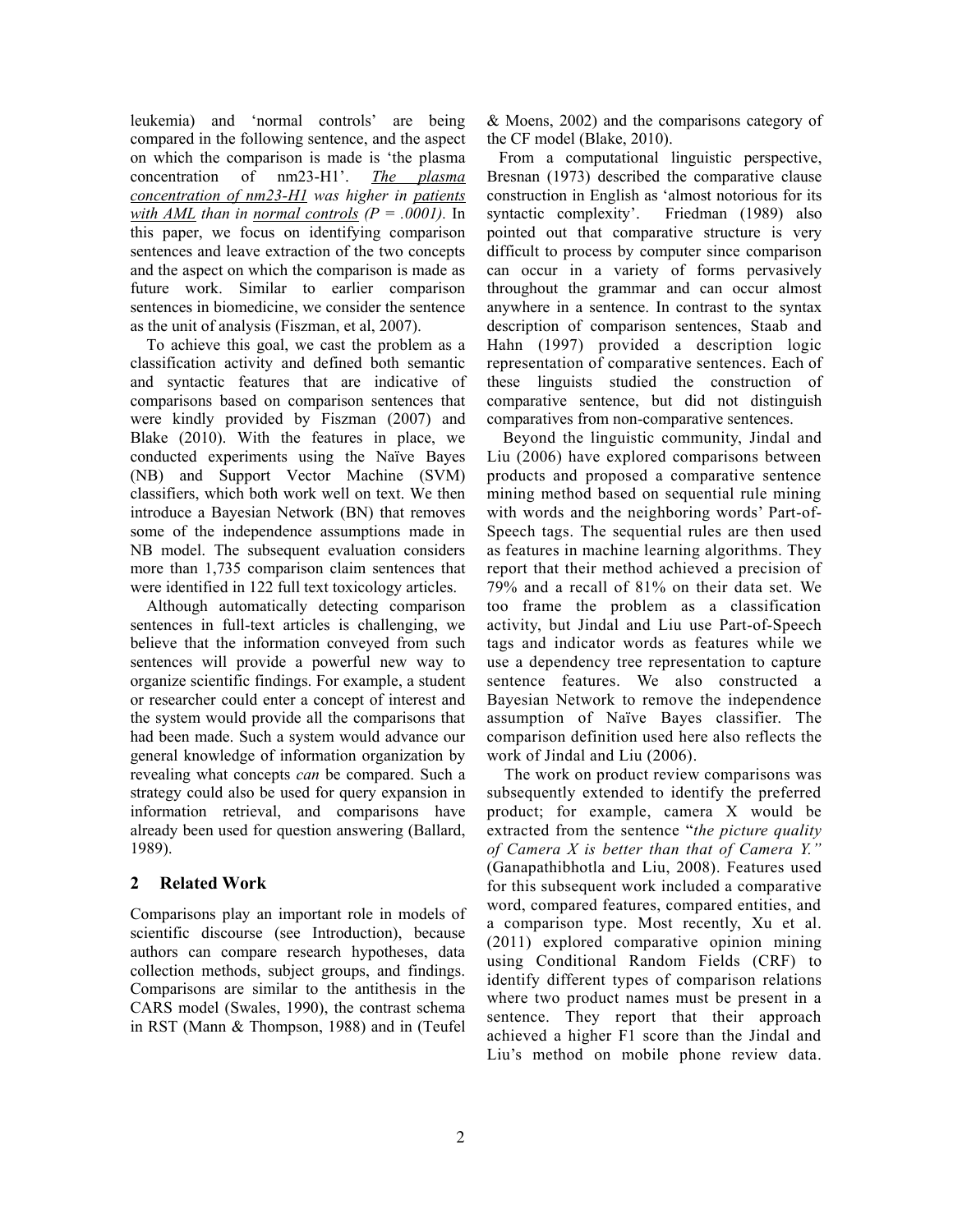Yang and Ko (2011) used maximum entropy method and Support Vector Machines (SVM) to identify comparison sentences from the web based on keywords and Part-of-Speech tags of their neighboring words. They achieved an F1 score of 90% on a data set written in Korean.

 The experiments reported here consider articles in biomedicine and toxicology which are similar to those used by Fiszman et al. who identified comparisons between drugs reported in published clinical trial abstracts (Fiszman et al., 2007). However, their definition of comparative sentence is narrower than ours in that non-gradable comparative sentences are not considered. Also, the goal is to classify type of comparative sentences which is different from identifying comparative sentences from a fulltext article that contains non-comparative sentences as well.

 From a methodological standpoint, Naïve Bayes (NB), Support Vector Machines (SVM), and Bayesian Network (BN) have been explored for variety of text classification problems (Sebastiani, 2002). However, we are not aware of any studies that have explored these methods to identify comparison sentences in full-text scientific articles.

# **3 Method**

Our goal is to automatically identify comparison sentences from full text articles, which can be framed as a classification problem. This section provides the definitions used in this paper, a description of the semantic and syntactic features, and the classifiers used to achieve the goal. Stated formally: Let  $S = \{S_1, S_2, ..., S_N\}$  be a set of sentences in a collection D. The features extracted automatically from those sentences will be  $X = \{X_1, X_2, \ldots, X_M\}$ . Each feature  $X_i$  is a discrete random variable and has a value  $\bar{X}_{ii}$  for each sentence  $S_i$ . Let  $C_i$  be a class variable that indicates whether a sentence  $S_i$  is a comparative. Thus, the classifier will predict  $C_i$  based on the feature values  $X_{i1}$ ,  $X_{i2}$ , ...,  $X_{iM}$  of  $S_i$ .

# **3.1 Definitions**

A *comparative sentence* describes at least one similarity or difference relation between two entities. The definition is similar to that in (Jindal & Liu, 2006). A sentence may include more than

one comparison relation and may also include an aspect on which the comparison is made. We require that the entities participating in the comparison relation should be non-numeric and exist in the same sentence.

 A *comparison word* expresses comparative relation between entities. Common comparison words include 'similar', 'different', and adjectives with an '-er' suffix. A *compared entity* is an object in a sentence that is being compared with another object. Objects are typically noun phrases, such as a chemical name or biological entity. Other than being non-numeric, no other constraints apply to the compared entities. A **c***ompared aspect* captures the aspect on which two comparison entities are compared. The definition is similar to a *feature* in (Jindal & Liu, 2006). For example: *the level of significance differed greatly between the first and second studies*. A compared aspect is optional in comparative sentence.

 There are two comparative relation types: *gradable* and *non-gradable* (Jindal & Liu, 2006), and we further partition the latter into nongradable similarity comparison and nongradable difference comparison. Also, we consider equative comparison (Jindal & Liu, 2006) as non-gradable. *Gradable comparisons* express an ordering of entities with regard to a certain aspect. For example, sentences with phrases such as "greater than", "decreased compared with', or 'shorter length than' are typically categorized into this type. The sentence "*The number of deaths was higher for rats treated with the Emulphor vehicle than with corn oil and increased with dose for both vehicles"* is a gradable difference comparison where *'higher'* is a comparison word, *'rats treated with the Emulphor vehicle'* and *'rats treated with corn oil'* are compared entities, and *'the number of deaths'* is a compared aspect.

 *Non-gradable similarity comparisons* state the similarity between entities. Due to nature of similarity, it has a non-gradable property. Phrases such as 'similar to', 'the same as', 'as  $\sim$ as', and 'similarly' can indicate similarity comparison in the sentence. The sentence "*Mean maternal body weight was similar between controls and treated groups just prior to the beginning of dosing."* is an example of similarity comparison where *'similar'* is a comparison word, *'controls'* and *'treated*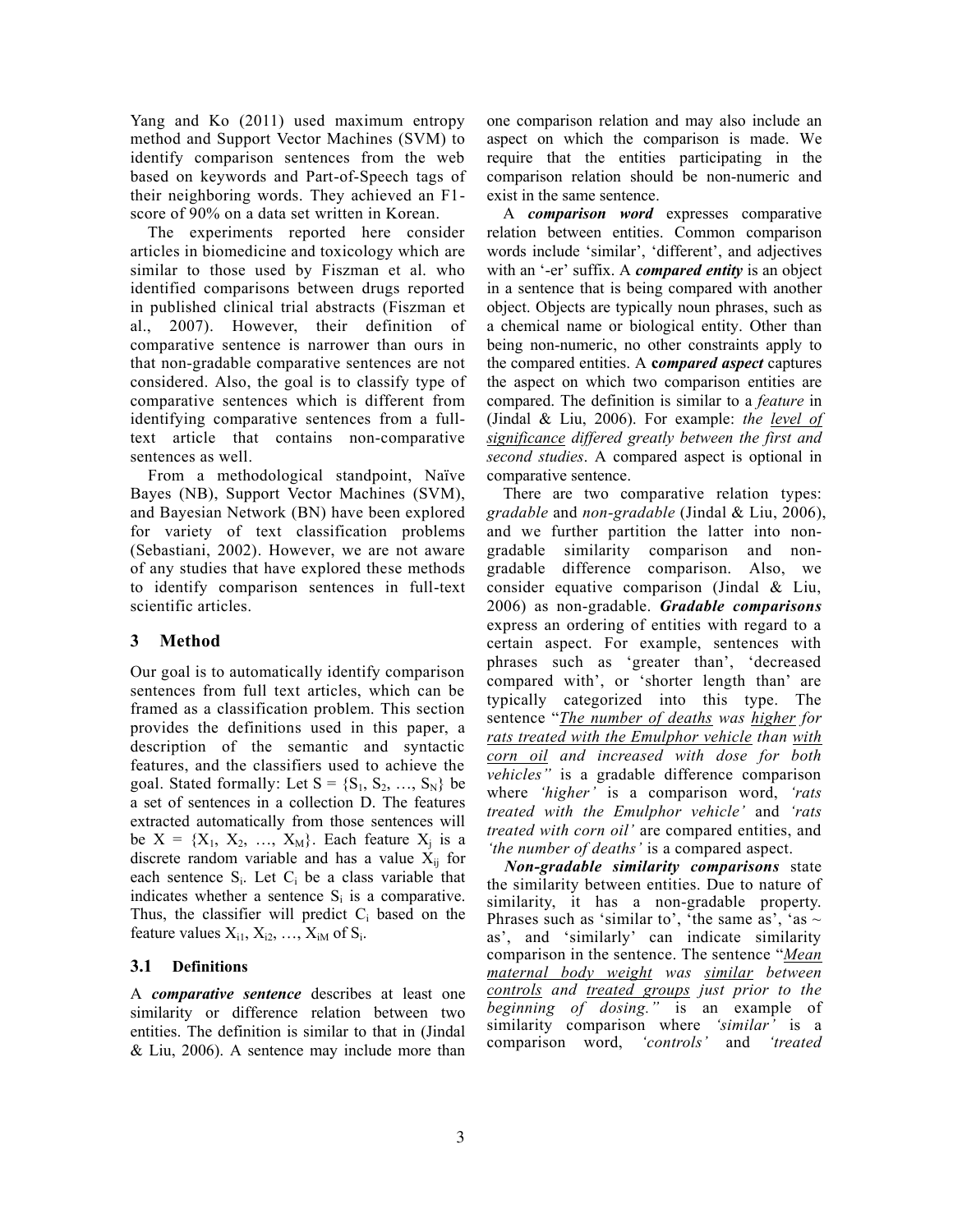*groups'* are compared entities, and *'Mean maternal body weight'* is a compared aspect.

 *Non-gradable difference comparisons* express the difference between entities without stating the order of the entities. For example, comparison phrases such as "different from" and "difference between" are present in non-gradable difference comparison sentences. In the sentence "*Body weight gain and food consumption were not significantly different between groups"* there is a single term entity 'groups', and a comparison word 'different'. With the entity and comparison word, this sentence has two comparative relations: one with a compared aspect 'body weight gain' and another with "food consumption".

#### **3.2 Feature representations**

Feature selection can have significant impact on classification performance (Mitchell, 1997). We identified candidate features in a pilot study that considered 274 comparison sentences in abstracts (Fiszman et al., 2007) and 164 comparison claim sentences in full text articles (Blake, 2010). Thirty-five features were developed that reflect both lexical and syntactic characteristics of a sentence. Lexical features explored in these experiments include:

- **L1:** The first lexical feature uses terms from the SPECIALIST lexicon (Browne, McCray, & Srinivasan, 2000), a component of the Unified Medical Language System (UMLS<sup>1</sup>, 2011AB) and is set to true when the sentence contains any inflections that are marked as comparisons. We modified the lexicon by adding terms in {'better', 'more', 'less', 'worse', 'fewer', 'lesser'} and removing terms in {'few', 'good', 'ill', 'later', 'longterm', 'low-dose', 'number', 'well', 'welldefined"}, resulting in 968 terms in total.
- **L2:** The second lexical feature captures direction. A lexicon of 104 words was created using 82 of 174 direction verbs in (Blake, 2010) and an additional 22 manually compiled words. Selections of direction words were based on how well the individual word predicted a comparison sentence in the development set. This feature is set to true when a sentence contains any words in the lexicon.

l

- L3: Set to true when a sentence includes any of the following words: *from, over* or *above.*
- L<sub>4</sub>: Set to true when the sentence includes either *versus* or *vs*.
- **L5:** Set to true when the sentence includes the phrase *twice the.*
- L6: Set to true when the sentence includes any of the following phrases *times that of, half that of, third that of, fourth that of*

The 27 syntactic features use a combination of semantics (words) and syntax. Figure 1 shows a dependency tree that was generated using the Stanford Parser (version 1.6.9) (Klein & Manning, 2003). The tree shown in Figure 1 would be represented as:

ROOT [*root* orders [*nsubj* DBP, *cop* is, *amod* several, *prep* of [*pobj* magnitude [*amod* mutagenic/carcinogenic [*advmod* more], *prep* than [*pobj* BP]], *punct .*]]

where dependencies are shown in italics and the tree hierarchy is captured using []. The word ROOT depicts the parent node of the tree.



Figure 1. Dependency tree for the sentence "*DBP is several orders of magnitude more mutagenic/carcinogenic than BP."*

 We compiled a similarity and difference lexicon (*SIMDIF*), which includes 31 words such as *similar*, *different*, and *same*. Words were selected in the same way as the direction words (see L2). Each term in the *SIMDIF* lexicon has a corresponding set of prepositions that were

<sup>1</sup> http://www.nlm.nih.gov/research/umls/quickstart.html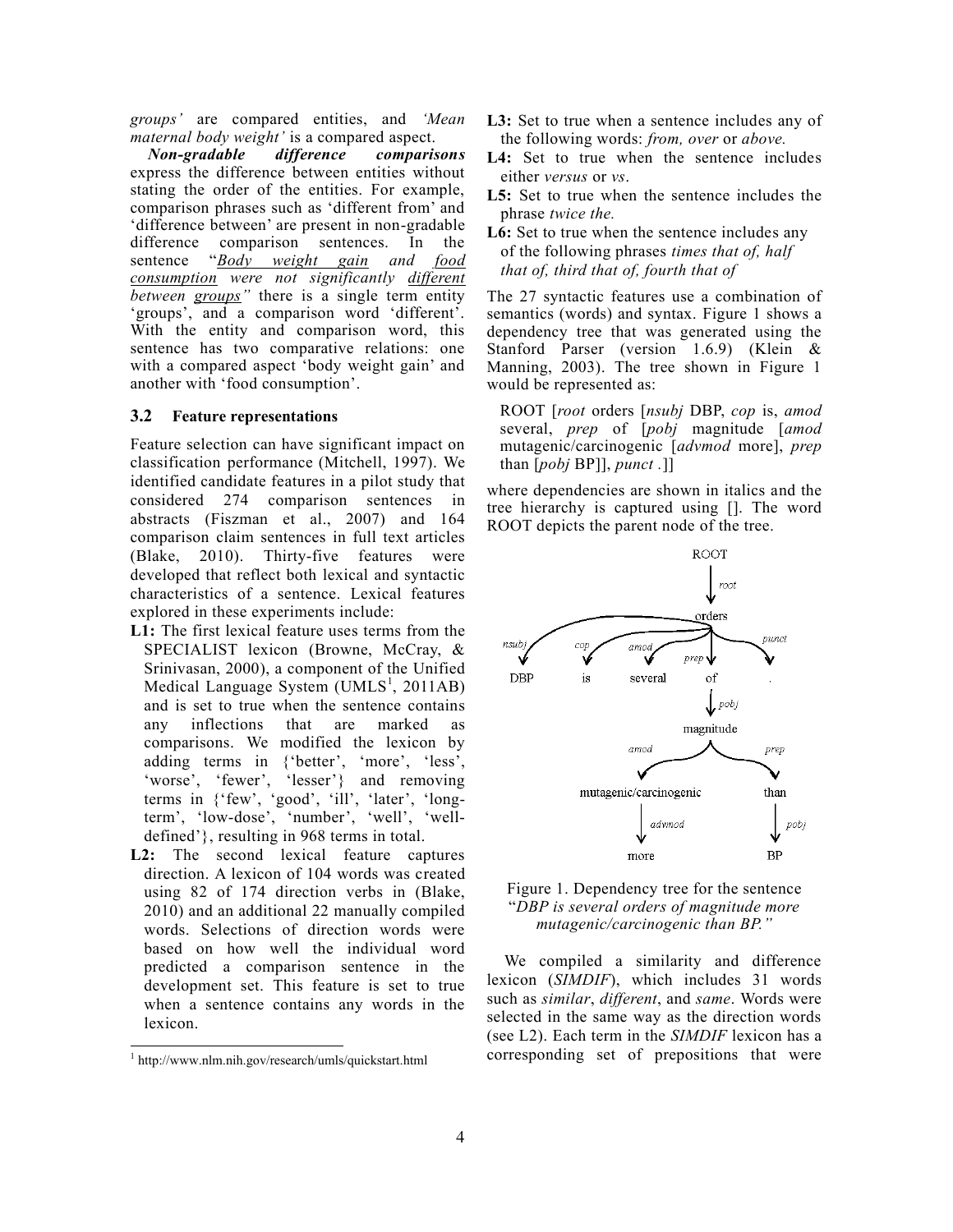collected from dictionaries. For example, the word *different* in the *SIMDIF* lexicon has two corresponding prepositions: 'from' and 'than'.

 The first four syntactic rules capture comparisons containing words in *SIMDIF,* and rules 5 through 24 capture comparisons related to the features L1, L2, or both. Each of the rules 25 and 26 consists of a comparative phrase and its syntactic dependency. Each rule is reflected as a Boolean feature that is set to true when the rule applies and false otherwise. For example, rule S1 would be true for the sentence "X is similar to Y".

 Subscripts in the templates below depict the word identifier and constraints applied to a word. For example  $W_2$ <sub>than</sub> means that word 2 is drawn from the domain of (than), where numeric values such as 2 are used to distinguish between words. Similarly, W*4\_SIMDIF* means that the word 4 is drawn from terms in the *SIMDIF* lexicon. The symbols  $\vert, \neg, ?$ , and  $*$  depict disjunctions, negations, optional, and wildcard operators respectively.

**S1:** [*root* W1\_SIMDIF [*nsubj|cop* W2, (*prep*  $W_3$ ?]] **S2:** [*root* W1\_SIMDIF [*nsubj|cop* W2, (*prep*  $W_3$ ?]]

 Syntactic rules 3 and 4 capture other forms of non-gradable comparisons with connected prepositions.

**S3:** [(prep W1)?, (\* W2)? [ (*prep* W3)?, (*acomp|nsubjpass|nsubj|dobj|conj*) W*4\_SIMDIF*  $[(prep W<sub>5</sub>)?]$ **S4:**  $[(\text{prep } W_1)$ ?,  $(* W_2)$ ?  $[(\text{prep } W_3)$ ?, (*acomp|nsubjpass|nsubj|dobj|conj*)  $W_4$ <sub>SIMDIF</sub> [(*prep*  $W_5$ )?]]]

 The following syntactic rules capture other non-gradable comparisons and gradable comparisons. For example, the comparative sentence example in Figure 1 has the component [*prep* than], which is satisfied by rule S5. One additional rule (rule **S27**) uses a construct of "as … as", but it"s not included here due to space limitations.

**S5:**  $[$ *prep*  $W_1$ <sub>than</sub>  $]$ **S6:**  $\left[ \text{advmod } W_1 \right]$ **S7:**  $\int$ *quantmod* $\vert$ *mwe* W<sub>1</sub> than  $\vert$ **S8:**  $[mark W<sub>1</sub>_{than}]$ **S9:**  $[$  *dep*  $W_1$  than ]

- **S10: [** (*prep|advmod|quantmod|mwe|mark*  $|dep) W<sub>1</sub>$ <sub>than</sub> ]
- **S11:**  $\int$  *advcl* | *prep* W<sub>1</sub> compared ]
- **S12:**  $[$  *dep*  $W_1$  compared  $]$
- **S13:**  $\left[ \neg (advcl|prep|dep) \mathbf{W}_1 \right]$  compared ]
- **S14:** [  $advcl$  W<sub>1\_comparing</sub> ] **S15:**  $[partmod|xcomp W_1_{comparing}]$
- **S16:**  $[$ *pcomp*  $W_1$ <sub>comparing ]</sub>
- **S17:**  $[$  *nsubj*  $W_1$ <sub>comparison ]</sub>
- **S18:**  $[ \textit{pobj W}_1 \text{ comparison } ]$
- **S19:**  $\lceil \neg$  *(nsubj*|*pobj*)  $W_1$  comparison ]
- **S20:** [ *dep* W<sub>1</sub> contrast ]
- **S21:**  $[ \text{pobj W}_1 \text{ contrast} ]$
- **S22:**  $\left[$  *advmod*  $W_1$   $_{relative}$   $\right]$
- **S23:** [ *amod* W1\_relative ]
- **S24:**  $\lceil \neg (advmod | amod) \, W_{1}\rceil$  relative ]
- **S25:**  $W_1$  compare [  $advmod W_2$  (well|favorably)]
- **S26:**  $W_1$  % [ *nsubj*  $W_2$  [*prep*  $W_3$  <sub>of</sub>]]

 Two additional general features were used. The preposition feature (*PREP*) captures the most indicative preposition among connected prepositions in the rules 1 through 4. It is a nominal variable with six possible values, and the value assignment is shown in Table 1. When more than two values are satisfied, the lowest value is assigned. The plural feature (*PLURAL*) for the rules 1 through 4 is set to true when the subject of a comparison is in the plural form and false otherwise. These two features provide information on if the sentence contains compared entities which are required in a comparison sentence.

| Value | Preposition connected to <i>SIMDIF</i> word |
|-------|---------------------------------------------|
|       | between, among, or across                   |
| 2     | proper preposition provided in SIMDIF       |
| 3     | between, among, or across, but may not be   |
|       | connected to SIMDIF word                    |
|       | <i>in</i> or <i>for</i>                     |
| 5     | any other prepositions or no preposition    |
|       | no SIMDIF word is found                     |

Table 1: *PREP* value assignment

#### **3.3 Classifiers**

The Naïve Bayes (NB), Support Vector Machine (SVM) and Bayesian Network (BN) classifiers were used in these experiments because they work well with text (Sebastiani, 2002).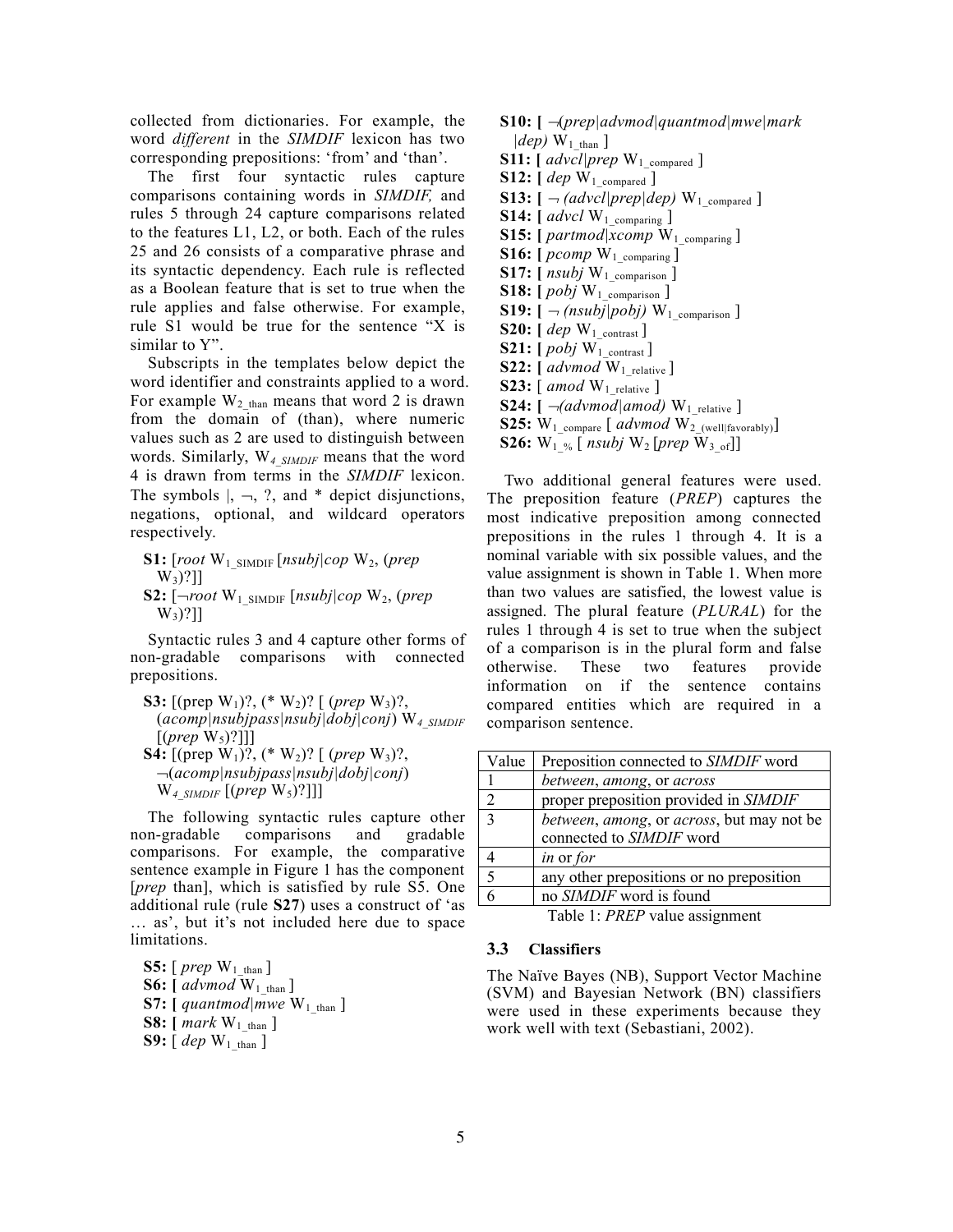

Figure 2: Bayesian Network for comparative sentences. Multiple features having the same connections are placed in a big circle node for the purpose of simple representation. C is a class variable (comparative).

 The Bayesian Network model was developed to remove the independence assumption in the NB model. BN is a directed acyclic graph that can compactly represent a probability distribution because only the conditional probabilities (rather than the joint probabilities) need to be maintained. Each node in the BN represents a random variable  $X_i$  and each directed edge reflects influence from the parent node to the child node.

 In order to improve Naïve Bayes classifier, we designed our Bayesian Network model by capturing proper conditional dependencies among features. Figure 2 shows the BN model used in our experiments. The relationships between features in BN were determined heuristically. Based on our observation, most gradable comparisons contain both comparison words and corresponding prepositions, so we connected such pairs. Also, most non-gradable comparisons contained comparison words and different kinds of prepositions depending on syntactic structure and plurality of subjects, and these relations are captured in the network. For example, features S5 through S10 depend on L1 because a preposition "than" can be a good indicative word only if there is a comparison word of L1 in the same sentence. Parameters for the BN were estimated using maximum likelihood estimation (MLE) with additive smoothing. Exact inference is feasible because all nodes except for the class node are observed.

#### **4 Results and Discussion**

A pilot study was conducted using 297 and 165

sentences provided by (Fiszman et al., 2007) and (Blake, 2010) respectively to identify an initial set of features. Features were then refined based on the development set described below (section 3 reports the revised features). The BN model was also created based on results in the development set.

| <b>Sentence Type</b> | Develop-<br>ment | Valid-<br>ation |
|----------------------|------------------|-----------------|
| Comparative          | 1659             | 76              |
| Sentences            | (12.15%)         | $(15.2\%)$      |
| Non-comparative      | 11998            | 424             |
| sentences            | (87.85%)         | $(84.8\%)$      |
| Total                | 13657            | 500             |
|                      | $(100\%)$        | $100\%$         |

Table 2: Distribution of comparative and noncomparative sentences.

 Experiments reported in this paper consider 122 full text articles on toxicology. Figures, tables, citations, and references were removed from the corpus, and a development set comprising 83 articles were drawn at random which included 13,657 headings and sentences (the *development set).* Articles in the development set were manually inspected by three annotators to identify comparison claim sentences. Annotators met weekly to discuss problematic sentences and all comparison sentences were subsequently reviewed by the first author and updated where required to ensure consistency. Once the feature refinements and BN were complete, a random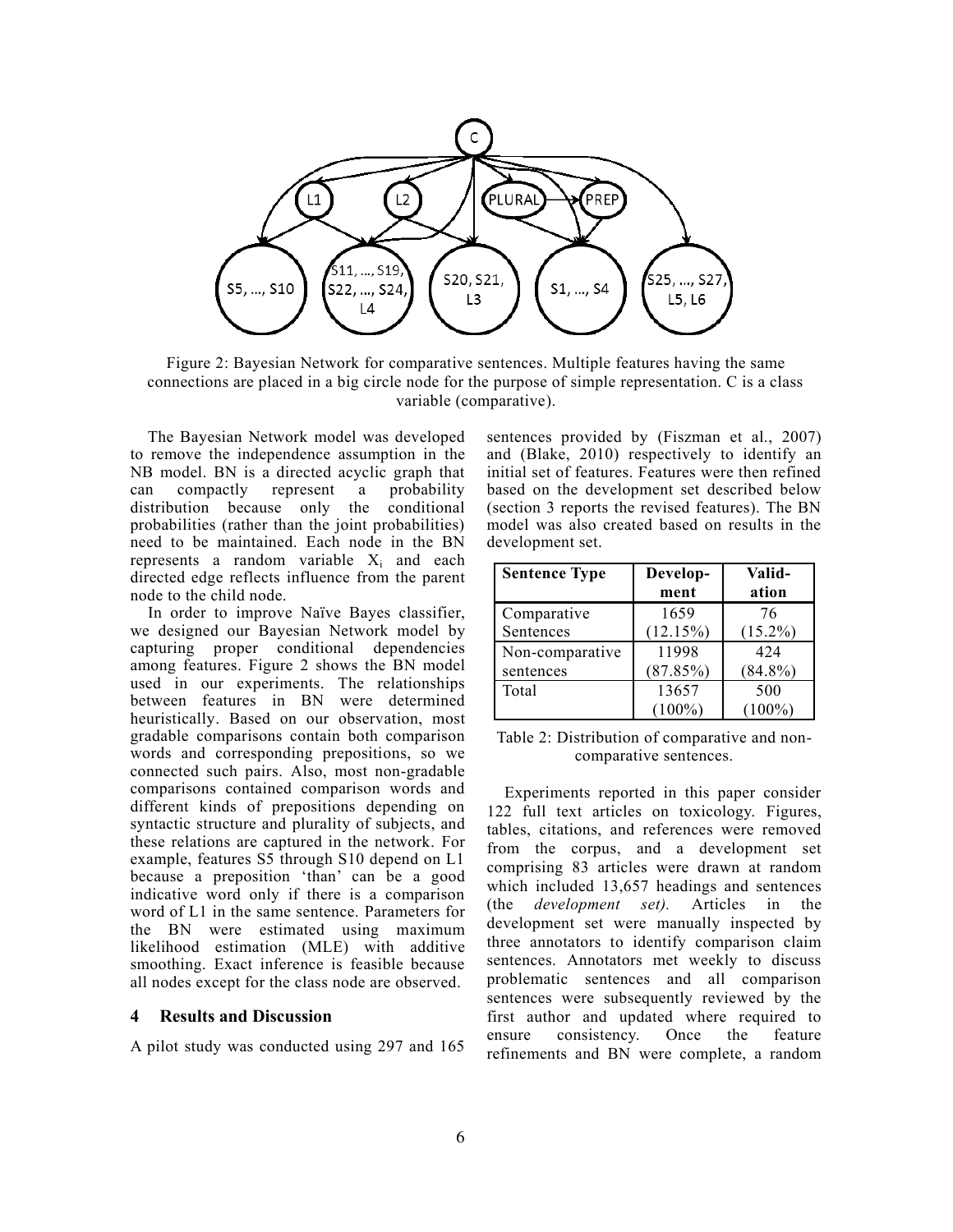sample of 500 sentences was drawn from the remaining 39 articles (the *validation set*) which were then annotated by the first author. Table 2 shows that the number of comparison and noncomparison sentences are similar between the development and validation sets.

 The NB, SVM (LIBSVM package), and BN implementations from WEKA were used with their default settings (Hall et al., 2009; Chang and Lin, 2011). Classifier performance was measured using stratified 10-fold cross validation and a paired t-test was performed (using two-tail p-values 0.05 and 0.01) to determine if the performance of the BN model was significantly different from the NB and SVM.

 We measured accuracy, the proportion of correct predictions, and the area under a ROC curve (ROC AUC), which is a plot of true positive rate vs. false positive rate. Given the skewed dataset (only 12% of the development sentences are comparisons), we recorded precision, recall, and F1 score of each class, where F1 score is a harmonic mean of precision and recall.

|                     | <b>NB</b> | <b>SVM</b> | <b>BN</b>    |
|---------------------|-----------|------------|--------------|
| Accuracy            | 0.923     | 0.933      | $0.940^{++}$ |
| <b>ROC AUC</b>      | 0.928     | 0.904      | $0.933^{++}$ |
| Comp. Precision     | 0.653     | 0.780      | $0.782^{++}$ |
| Comp. Recall        | 0.778     | 0.621      | $0.706^{+}$  |
| Comp. F1 score      | 0.710     | 0.691      | $0.742^{++}$ |
| Non-comp. Precision | 0.968     | 0.949      | $0.960^{+}$  |
| Non-comp. Recall    | 0.943     | 0.976      | $0.973^{++}$ |
| Non-comp. F1 score  | 0.955     | 0.962      | $0.966^{++}$ |

Table 3: Development set results. Superscripts and subscripts depict statistical significance for BN vs. NB and BN vs. SVM respectively. +/- is significant at  $p=0.05$  and  $++/-$  is significant at p=0.01. Bold depicts the best performance for each metric.

 Table 3 shows the development set results. The accuracy and area under the ROC curve was significantly higher in BN compared to the NB and SVM models. For comparative sentences, recall was the highest with NB, but F1 score was significantly higher with BN. Although the difference was small, the F1 score for noncomparative sentences was significantly highest in the BN model.

 Table 4 shows the validation set results, which are similar to the development set in that the BN model also achieved the highest accuracy and area under the ROC curve. The BN model had the highest non-comparative F1 score, but NB had a higher F1 score on comparatives.

|                     | <b>NB</b> | <b>SVM</b> | BN    |
|---------------------|-----------|------------|-------|
| Accuracy            | 0.924     | 0.916      | 0.932 |
| <b>ROC AUC</b>      | 0.948     | 0.883      | 0.958 |
| Comp. Precision     | 0.726     | 0.886      | 0.875 |
| Comp. Recall        | 0.803     | 0.513      | 0.645 |
| Comp. F1 score      | 0.763     | 0.650      | 0.742 |
| Non-comp. Precision | 0.964     | 0.919      | 0.939 |
| Non-comp. Recall    | 0.946     | 0.988      | 0.983 |
| Non-comp. F1 score  | 0.955     | 0.952      | 0.961 |

Table 4: Validation set results.

The results suggest that capturing dependencies between features helped to improve the BN performance in some cases. For example, unlike the BN, the NB and SVM models incorrectly classified the following sentence as comparative: "*The method of forward difference was selected for calculation of sensitivity coefficients."* The words "forward" and "difference" would activate features L2 and S4, respectively, and 5 would be assigned for PREP. Since the BN model captures dependencies between L and S features and between S and the PREP feature, the probability in the BN model would not increase as much as in the NB model. To better understand the features, we conducted an error analysis of the BN classifier on validation set (see Table 5).

|        |                       | Predicted |  |
|--------|-----------------------|-----------|--|
|        | Class                 |           |  |
| Actual | Non-comparative $(0)$ |           |  |
|        | Comparative (1)       |           |  |

Table 5. Validation confusion matrix for BN.

 We conducted a closer inspection of the seven false positives (i.e. the non-comparative sentences that were predicted comparative). In four cases, sentences were predicted as comparative because two or more independent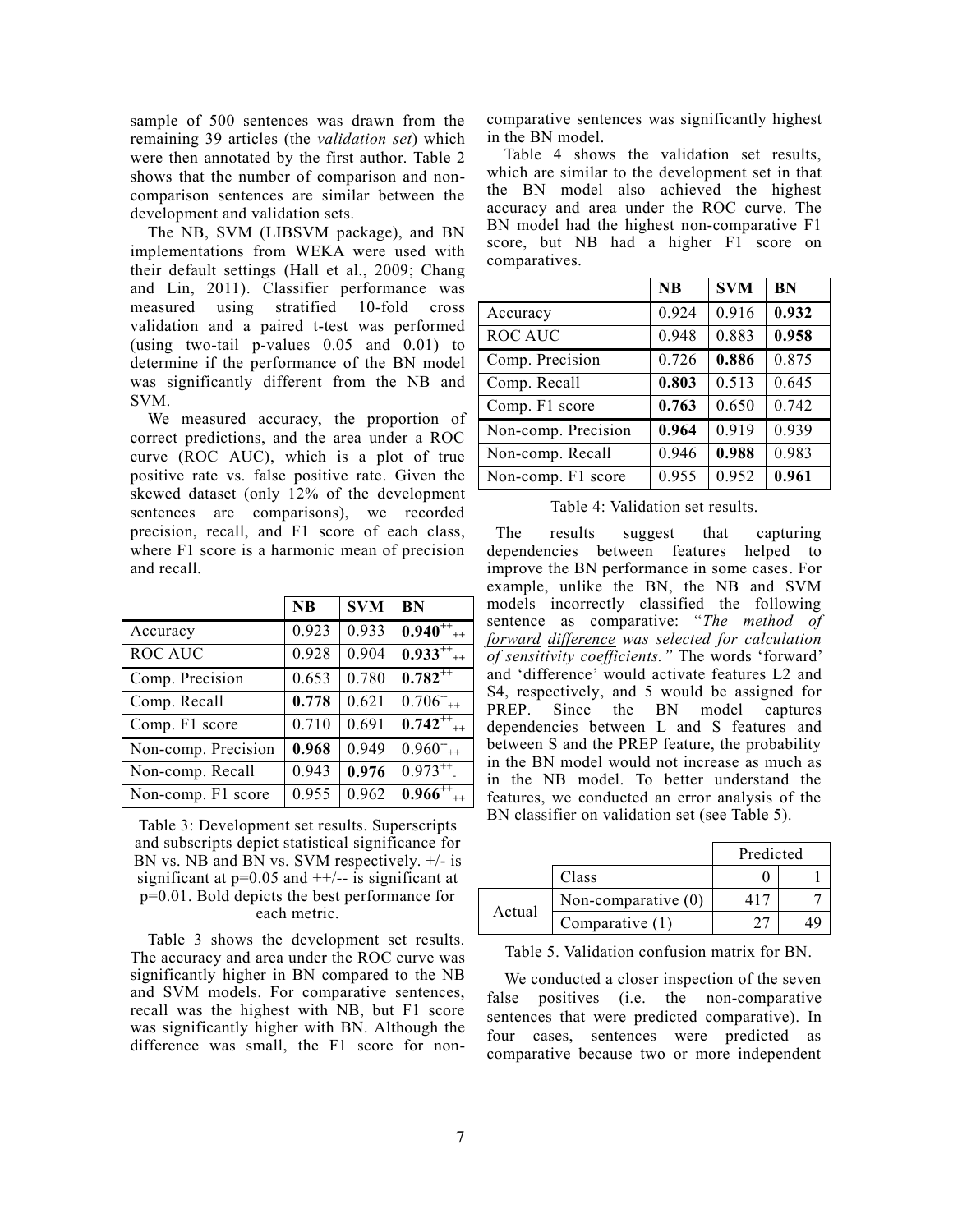weak features were true. For example, in the sentence below, the features related to "compared" (rule S11) and "different" (rule S4) were true and produced an incorrect classification. "*Although these data cannot be compared directly to those in the current study because they are in a different strain of rat (Charles River CD), they clearly illustrate the variability in the incidence of glial cell tumors in rats."* This sentence is not comparative for *compared* since there is no comparison word between *these data* and *current study*. Similarly, this sentence is not comparative for *different* since only one *compared entity* is present for it.

Two of the remaining false positive sentences were misclassified because the sentence had a comparison word and comparison entities, but the sentence was not a *claim*. The last incorrect sentence included a comparison with a numeric value.

| Reason of misclassification        | $#$ errors |
|------------------------------------|------------|
| Probability is estimated poorly    |            |
| Comparison is partially covered by |            |
| dependency features                |            |
| Comparison word is not in lexicon  |            |
| Dependency parse error             |            |
| Total                              |            |

Table 6. Summary of false negative errors.

We also investigated false negatives (i.e. comparative sentences that were predicted as non-comparative by the BN). The reasons of errors are summarized in Table 6. Out of 27 errors, poor estimation was responsible for ten errors. These errors mostly come from the sparse feature space. For example, in the sentence below, the features related to 'increased' (rule L2) and 'comparison' (rule S18) were active, but the probability of comparison is 0.424 since the feature space of "comparison" feature is sparse, and the feature is not indicative enough. "*Mesotheliomas of the testicular tunic were statistically ( p < 0.001) increased in the high-dose male group in comparison to the combined control groups."*

 Seven of the false negative errors were caused by poor dependency features. In this case, the comparison was covered by either the parent or the child feature node, not by both. Other

seven errors were caused by missing terms in the lexicons, and the last three were caused by a dependency parse error.

### **5 Conclusion**

Comparison sentences play a critical role in scientific discourse as they enable an author to fully engage the reader by relating work to earlier research hypotheses, data collection methods, subject groups, and findings. A review scientific discourse models reveals that comparisons have been reported as the thesis/antithesis in CARS (Swales, 1990), the contrast category in RST (Mann & Thompson, 1988) in Teufel & Moens (2002) and as a comparisons category in CF (Blake, 2010).

 In this paper, we introduce 35 features that capture both semantic and syntactic characteristics of a sentence. We then use those features with three different classifiers, Naïve Bayes, Support Vector Machines, and Bayesian Networks to predict comparison sentences. Experiments consider 122 full text documents and 14,157 sentences, of which 1,735 express at least one comparison. To our knowledge, this is the largest experiment on comparison sentences expressed in full-text scientific articles.

 Results show that the accuracy and F1 scores of the BN were statistically  $(p \le 0.05)$  higher than those of both the NB and SVM classifiers. Results also suggest that scientists report claims using a comparison sentence in 12.24% of the full-text sentences, which is consistent with, but more prevalent than in an earlier Claim Framework study which reported a rate of 5.11%. Further work is required to understand the source of this variation and the degree to which the comparison features and classifiers used in this paper can also be used to capture comparisons of scientific papers in other domains.

### **Acknowledgement**

This material is based upon work supported by the National Science Foundation under Grant No. (1115774). Any opinions, findings, and conclusions or recommendations expressed in this material are those of the author(s) and do not necessarily reflect the views of the National Science Foundation.